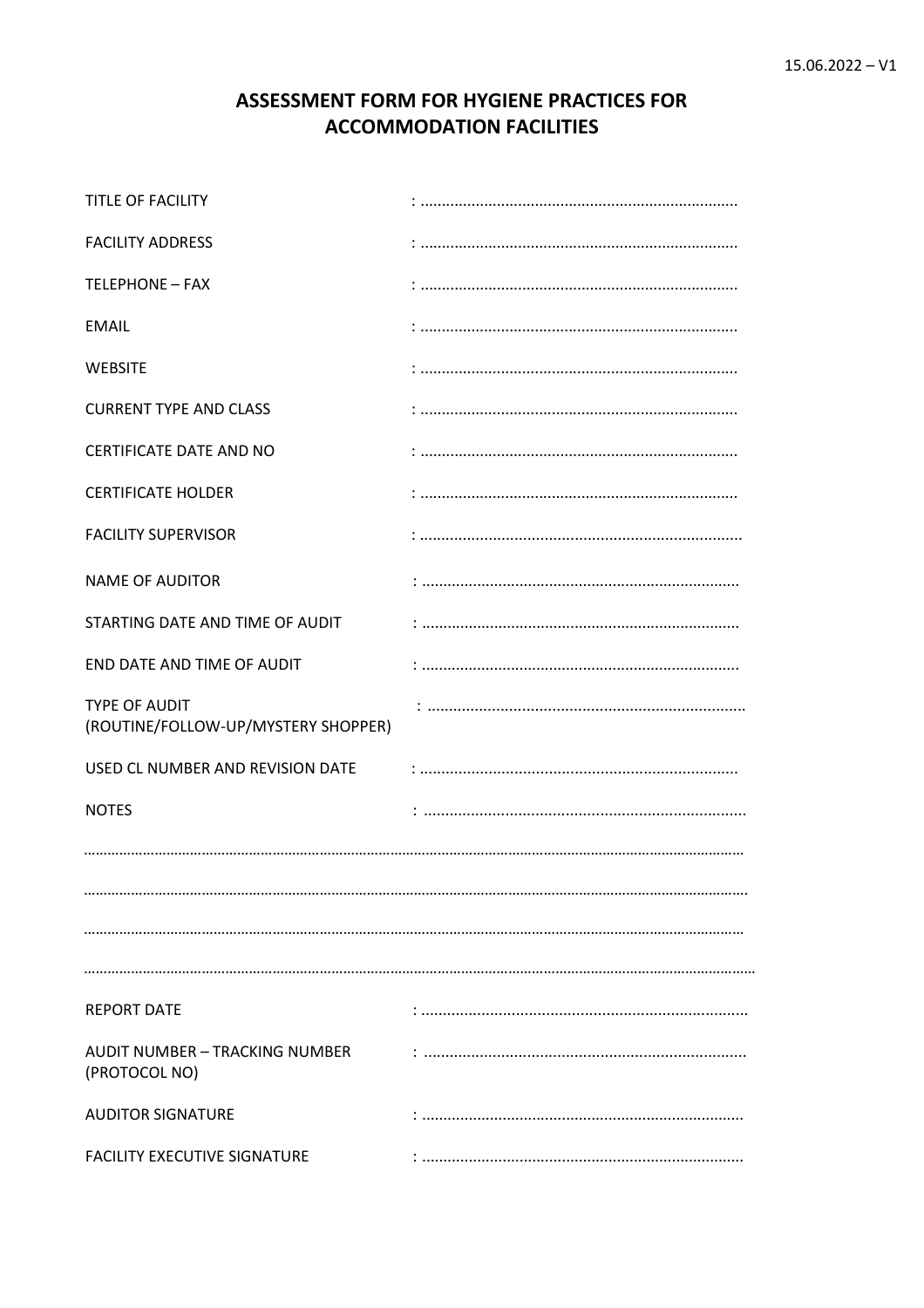#### **Name and Logo of the Document**

Name of the document has been designated in Turkish and English as ……… and Logo as …..

Each document will be given a number by the Republic of Türkiye Ministry of Culture and Tourism.

#### **Purpose**

The purpose of this document is to determine procedures and principles that will enable Tourism Enterprises to continue their operations safely. Besides aiming the prevention of disease transmission, the procedures and principles set the framework for how tourism enterprises can alleviate consumers' contamination concerns and meet their high hygiene and safety expectations and plan educational trainings for employees. **Scope**

This Certificate covers the businesses that were issued an Operation or Investment License by the Republic of Türkiye Ministry of Culture and Tourism and the businesses deemed appropriate by the Ministry.

#### **Basis**

This Evaluation Form has been prepared based on the last paragraph of Article 30 of the Tourism Promotion Law No. 2634 dated 12/3/1982.

#### **Process to be Followed and Objective**

This Certificate aims to ensure that tourism businesses, with a view to meeting consumers' expectations and achieving a positive perception and competitive advantage, appoint an Executive to manage the entire process, prepare the Protocols for all their functions, provide their employees with Trainings on the issues, engage in effective work on Hygiene, Disinfection and Social Distancing, complete the proper Food Hygiene and Security practices and processes to mitigate the contagion risk for Covid-19, and use effective communication methods to provide information and raise awareness of their efforts both in Türkiye and the World.

#### **Collaboration and Certification**

Tourism businesses that were found to meet the required conditions in an audit to be conducted by an institution or organization determined by the Ministry in collaboration with the national or international hygiene and cleaning materials supplier they collaborated with based on the principles laid down in the "Assessment Form" prepared to issue the certificate.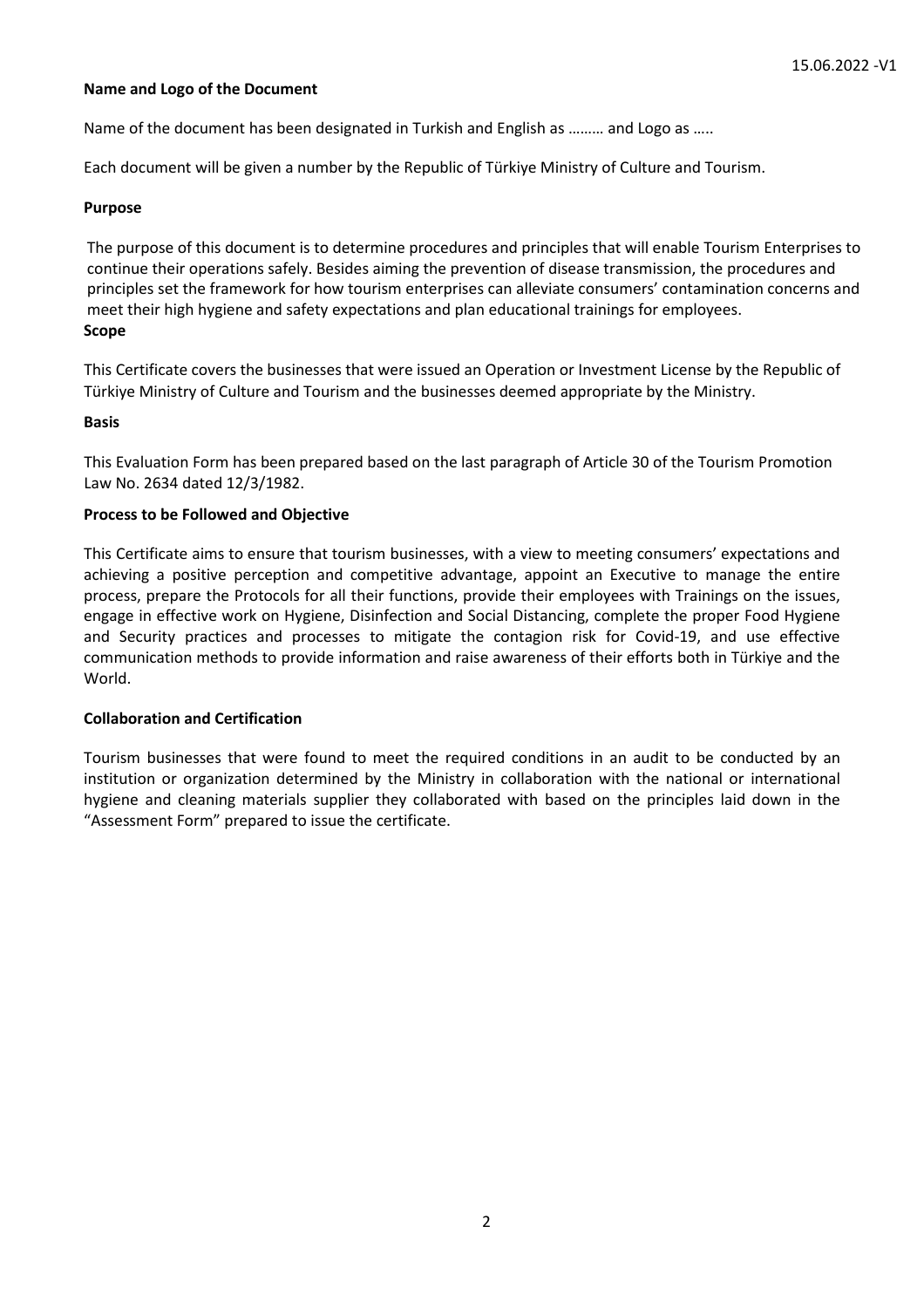# **ASSESSMENT FORM FOR ACCOMMODATION FACILITIES**

#### **A. MANDATORY PRACTICES** *PROCESS MANAGEMENT, STANDARD SETTING, PROTOCOL PREPARATION*

|                | <b>DESCRIPTION</b>                                                                                                                                                                                                                                                                                                                                                                      | <b>YES</b> | <b>NO</b> |
|----------------|-----------------------------------------------------------------------------------------------------------------------------------------------------------------------------------------------------------------------------------------------------------------------------------------------------------------------------------------------------------------------------------------|------------|-----------|
| $\mathbf{1}$   | Are there personnel on site responsible for meeting and monitoring<br>certification standards in the facility?                                                                                                                                                                                                                                                                          |            |           |
| 2              | Have the protocols concerning the procedures covering the<br>hygiene practices that affect all functions and units of the hotel<br>been prepared?                                                                                                                                                                                                                                       |            |           |
| 3              | Are periodic follow-up forms and checklists prepared on a<br>departmental basis, and are they periodically audited by the<br>personnel responsible for the certificate?                                                                                                                                                                                                                 |            |           |
| $\overline{4}$ | Is the created recording systematics effectively used by the<br>business?                                                                                                                                                                                                                                                                                                               |            |           |
| 5              | Are Health Ministry-approved, alcohol-based hand sanitizers or<br>disinfectants available at the business?                                                                                                                                                                                                                                                                              |            |           |
| 6              | Are alcohol-based hand sanitizers or disinfectants available in<br>common spaces?                                                                                                                                                                                                                                                                                                       |            |           |
| $\overline{7}$ | Are there any plans to provide the employees with periodic basic<br>trainings about plans and protocols to be implemented at the<br>business?                                                                                                                                                                                                                                           |            |           |
| 8              | Are trainings being delivered to employees with respect to the plan<br>envisaged at the business?                                                                                                                                                                                                                                                                                       |            |           |
| 9              | Have the necessary arrangements been created for the hotel's<br>department managers meetings to be held by teleconference and<br>training programs for employees by distance education (e-learning)<br>method?                                                                                                                                                                          |            |           |
| 10             | Are trainings given on the use of hygienic materials and protective<br>equipment?                                                                                                                                                                                                                                                                                                       |            |           |
| 11             | Has the reopening protocol been prepared for closed hotels?                                                                                                                                                                                                                                                                                                                             |            |           |
| 12             | Do the managers responsible for the units regularly record cleaning<br>practices?                                                                                                                                                                                                                                                                                                       |            |           |
| 13             | Are all installations and equipment used at the tourism<br>accommodation business (energy, heating, ventilation, air-<br>conditioning equipment, dishwashers, washing machines,<br>refrigerators, elevators, etc.) periodically put through preventive<br>maintenance and repaired by authorized service or by experts<br>trained in their respective fields under a plan?              |            |           |
|                | Are there adequate uv devices implemented to the outputs of<br>central mechanical ventilation / air conditioning systems that do not<br>14 get %100 percent fresh air?<br>Are there air cleaners with mobile HEPA filters (H13 or H14 filter<br>that tested according to EN 1822 standard) in indoor spaces of<br>facilities with no central conditioning system that are sufficient in |            |           |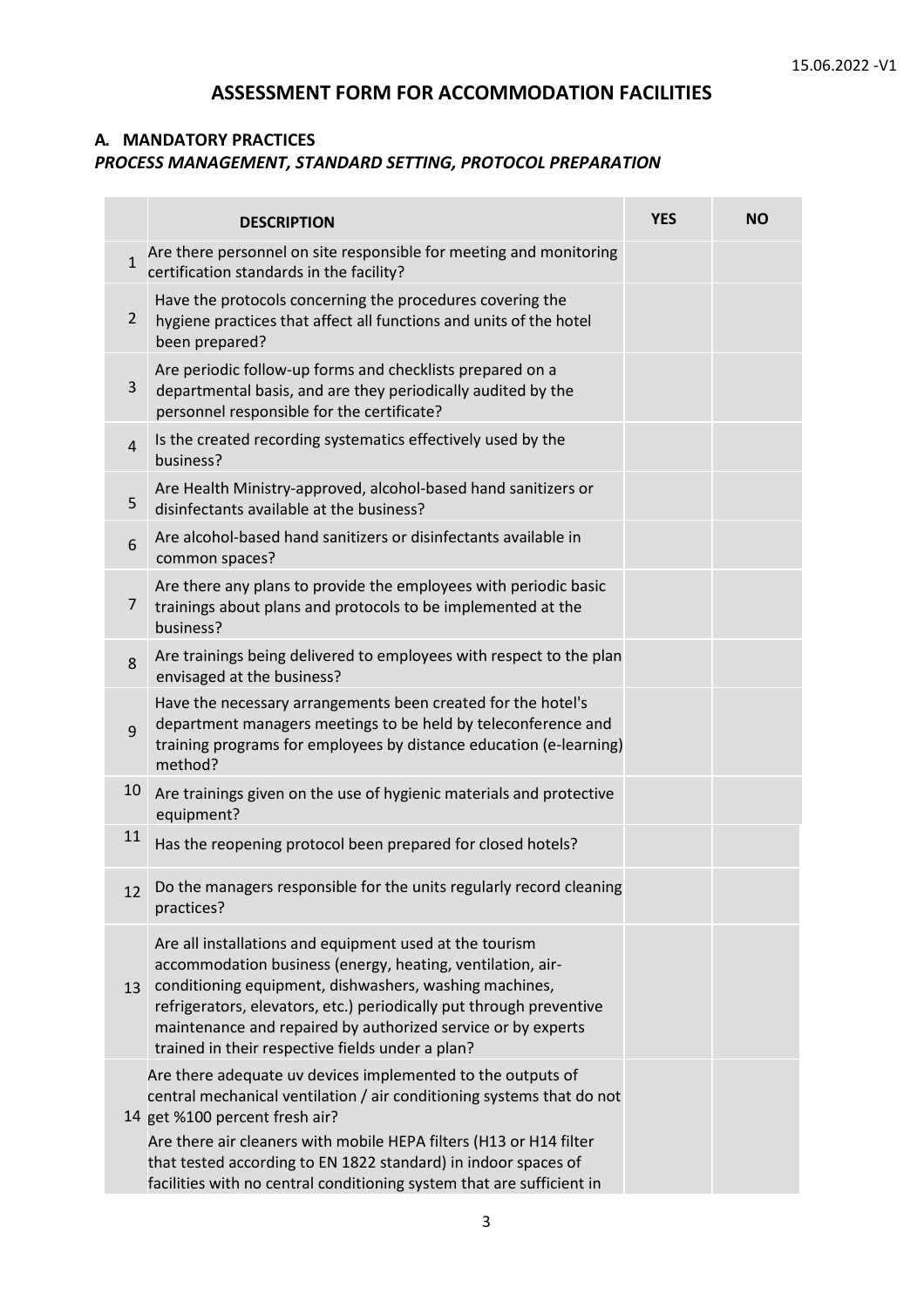|    | number and power with respect to the area and volume being<br>served?                                                                                                                                                                               |  |
|----|-----------------------------------------------------------------------------------------------------------------------------------------------------------------------------------------------------------------------------------------------------|--|
| 15 | Are the maintenance of air conditioning / ventilation systems<br>regularly carried out? Are the filters changed regularly?                                                                                                                          |  |
| 16 | Are venues ventilated naturally when necessary?                                                                                                                                                                                                     |  |
| 17 | Concerning Food Safety and Hygiene, do all functional managers in<br>Purchasing, Goods Receiving, Warehouse, Kitchen and Food<br>production and presentation conduct periodic assessment<br>meetings about the precautions taken and the processes? |  |
| 18 | Are records of hygiene training approved by the relevant NGOs<br>(TÜROB, TÜROFED, TÜRYİD, etc.) or Ministry of National Education<br>kept in the personnel files of the employees?                                                                  |  |
| 19 | Have the stores and saloons in the business adapted to the<br>required rules of hygiene?                                                                                                                                                            |  |

### **B. GUEST CHECK-IN**

| <b>DESCRIPTION</b>                                                                                                                                 | <b>YES</b> | NΩ |
|----------------------------------------------------------------------------------------------------------------------------------------------------|------------|----|
| Have all functional personnel been informed about all actions to<br>be taken during hotel check-in?                                                |            |    |
| Is there any alcohol-based hand sanitizer/disinfectant, protective<br><sup>2.</sup> equipment, etc. in the reception area available to the guests? |            |    |
| For the payments made by the guests, are methods such as<br>3. contactless POS devices, online payments preferred over cash<br>payments?           |            |    |

# **C. PRECAUTIONS TO BE TAKEN AND PRACTICES ENGAGED FOR THE PERSONNEL**

|                  | <b>DESCRIPTION</b>                                                                                                                   | <b>YES</b> | NO |
|------------------|--------------------------------------------------------------------------------------------------------------------------------------|------------|----|
|                  | Is the protective equipment that must be used by the personnel<br>supplied regularly and in sufficient numbers?                      |            |    |
| $\overline{2}$ . | Are the personnel given the necessary notifications regarding<br>protective equipment use?                                           |            |    |
| 3.               | Are supplies such as alcohol-based hand sanitizers/disinfectants<br>available in the recreational and social areas of the personnel? |            |    |
| $\overline{4}$ . | Are health checks being performed during personnel<br>recruitment?                                                                   |            |    |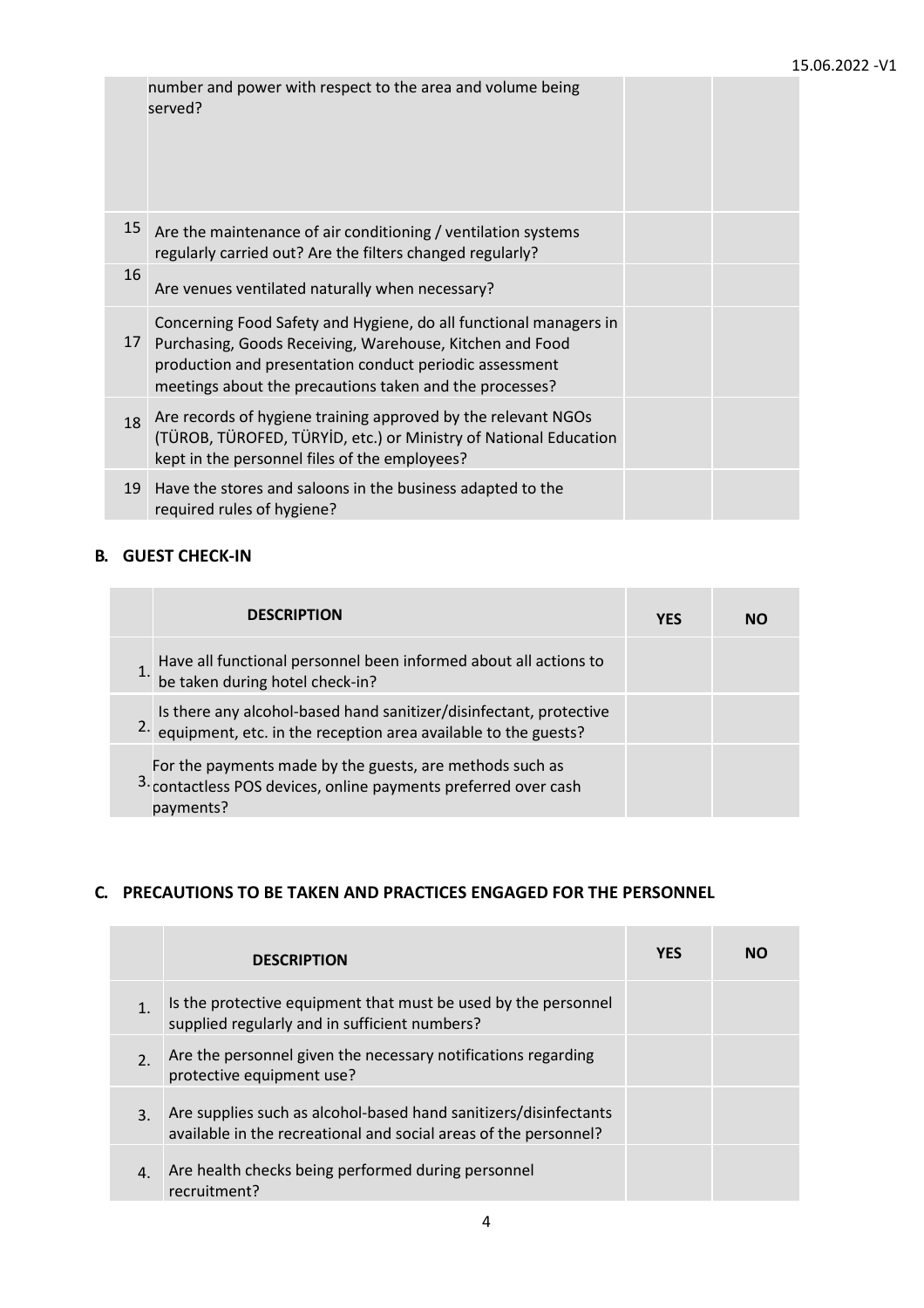#### **D. ARRANGEMENTS IN GENERAL AREAS**

### **a) Rooms**

| <b>DESCRIPTION</b>                                                                                                                                                                           | <b>YFS</b> | NΟ |
|----------------------------------------------------------------------------------------------------------------------------------------------------------------------------------------------|------------|----|
| Are the water kettles, TV and air-conditioner remote controls<br>sanitized after each guest checks out of the hotel?                                                                         |            |    |
| If dispensers are used for soap, shampoo, etc. products in the<br>bathrooms, are they disinfected and used in accordance with the<br>general cleaning standards when each guest's stay ends? |            |    |
| Are non-disposable food serving utensils offered for reuse in the<br>rooms being washed in dishwashers daily?                                                                                |            |    |

# **b) Kitchens**

|                | <b>DESCRIPTION</b>                                                                                                                                                                     | <b>YES</b> | <b>NO</b> | N/A |
|----------------|----------------------------------------------------------------------------------------------------------------------------------------------------------------------------------------|------------|-----------|-----|
| $\mathbf{1}$   | Do the kitchens have in place a cleaning protocol prepared by<br>the hotel management?                                                                                                 |            |           |     |
| $\overline{2}$ | Is a record of the actions taken as per the cleaning protocol<br>created for the kitchens kept?                                                                                        |            |           |     |
| 3              | Are the records taken as per the cleaning protocol created for<br>the kitchens verified?                                                                                               |            |           |     |
| $\overline{4}$ | Are actions taken where necessary with respect to the cleaning<br>verification activities?                                                                                             |            |           |     |
| 5              | Are the food safety requirements that must be implemented as<br>per the food ingredients receiving, preparation, processing, and<br>service-presentation process steps defined?        |            |           |     |
| 6              | Is a record of the monitoring activities identified under food<br>safety kept?                                                                                                         |            |           |     |
| $\overline{7}$ | Are the monitoring activities identified under food safety verified<br>by competent personnel?<br>(Not applicable to kitchens with breakfast service only)                             |            |           |     |
| 8              | Are actions being taken, when necessary, with respect to the<br>food safety verification activities?                                                                                   |            |           |     |
| 9              | Are all foods in the kitchens stored in a covered manner with<br>clean equipment suitable for the specific food?                                                                       |            |           |     |
| 10             | Is the layout of the existing storage areas in the kitchens<br>determined in consideration of the product groups and risks?                                                            |            |           |     |
| 11             | Is the temperature, and humidity, where necessary, measured<br>and recorded in the existing storage areas of the kitchens? (Not<br>applicable to kitchens with breakfast service only) |            |           |     |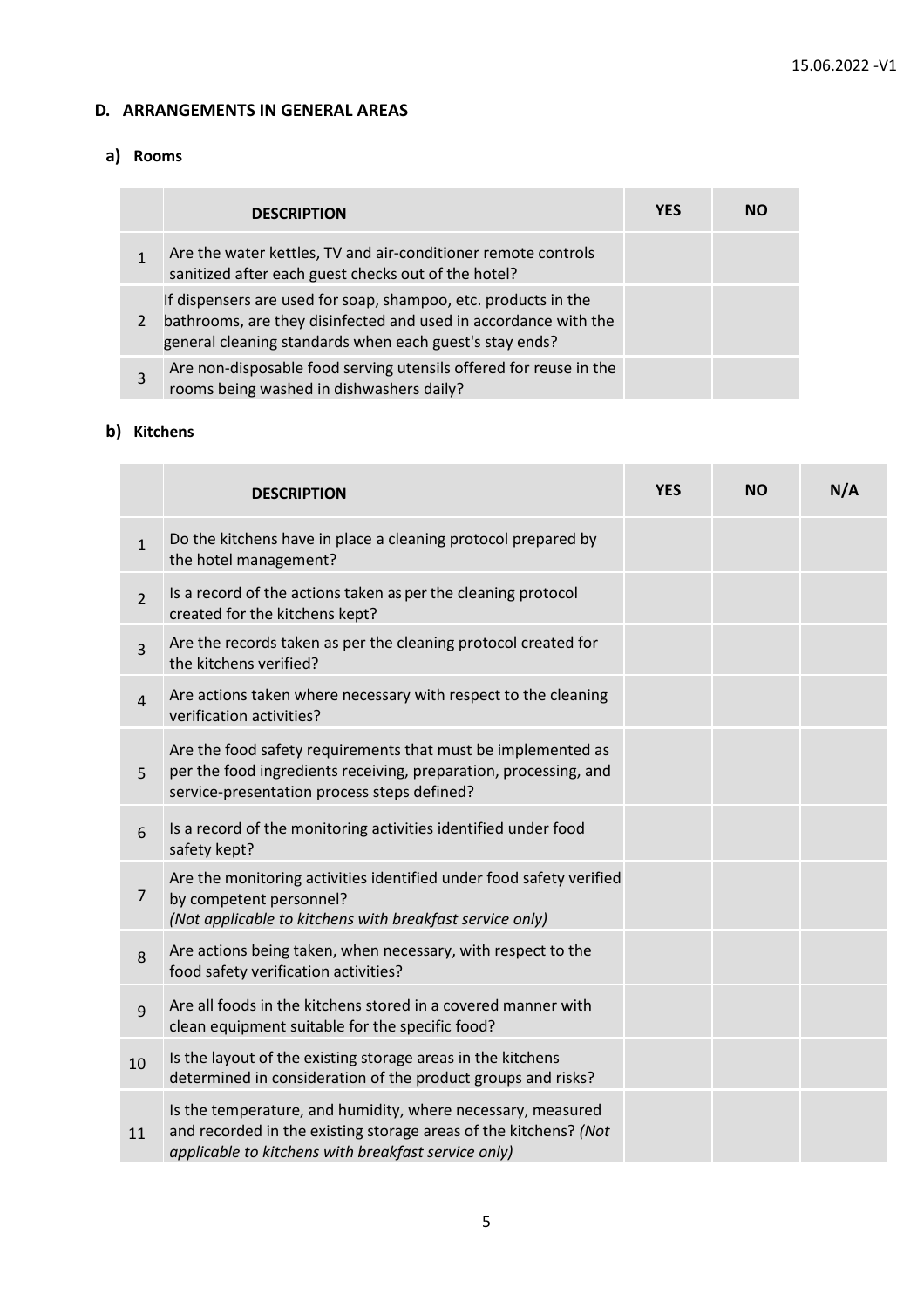| 12 | Are the recorded temperatures and humidity readings verified by<br>competent personnel?<br>(Not applicable to kitchens with breakfast service only)                                                   |  |  |
|----|-------------------------------------------------------------------------------------------------------------------------------------------------------------------------------------------------------|--|--|
| 13 | Are the equipment used for the measurements in the kitchens<br>periodically calibrated and verified?<br>(Not applicable to kitchens with breakfast service only)                                      |  |  |
| 14 | Have the kitchens been secured against the presence of risky<br>articles such as pushpins, pins, staples, broken glass, etc.?                                                                         |  |  |
| 15 | Are sufficient amounts of replicate samples being collected every<br>day?<br>(Not applicable to kitchens with breakfast service only)                                                                 |  |  |
| 16 | Do the replicate samples have labeling information?<br>(Not applicable to kitchens with breakfast service only)                                                                                       |  |  |
| 17 | Are there solid trash bins that can be covered in the necessary<br>areas of the kitchens?                                                                                                             |  |  |
| 18 | Is there any protection against fragile materials in the kitchens?                                                                                                                                    |  |  |
| 19 | Are all wastes generated in the kitchens disposed of properly?                                                                                                                                        |  |  |
| 20 | Is it ensured that no kitchen personnel carry any jewelry, rings<br>with gems or any other accessories?                                                                                               |  |  |
| 21 | Are the entries of the kitchen personnel to the kitchens under<br>control? (Use of work uniforms and hygiene equipment)                                                                               |  |  |
| 22 | Are the entries of the people who are not the kitchen personnel<br>under control?                                                                                                                     |  |  |
| 23 | Are there a demarcation of dirty and clean equipment in dish<br>area?                                                                                                                                 |  |  |
| 24 | Are the shelves and similar areas where the kitchen equipment<br>placed clean and suitable?                                                                                                           |  |  |
| 25 | Is there an area in the kitchen designated for the raw<br>materials/products to be returned/disposed of?<br>(Not applicable to kitchens with breakfast service only)                                  |  |  |
| 26 | Are there any practices that will prevent the buildup of<br>food/detergents, etc. in the washed equipment?                                                                                            |  |  |
| 27 | Are cleaning chemicals and equipment placed separately?                                                                                                                                               |  |  |
| 28 | Does the water used in food production meet the conditions<br>stipulated in the "Regulation concerning the Waters for<br>Human Consumption"? (Inspected for the use of water other<br>than tap water) |  |  |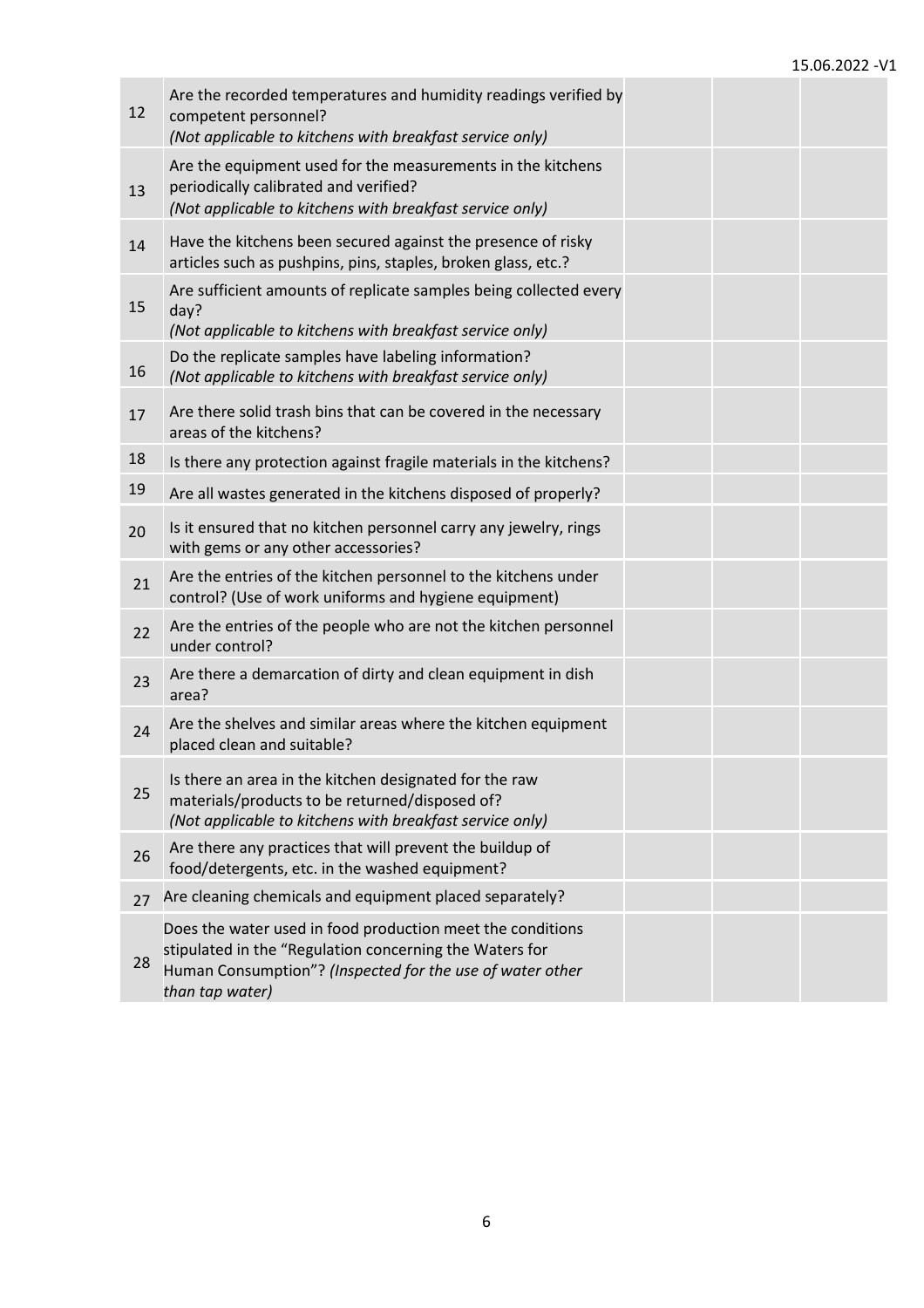# **c) Food & Beverage Units**

| <b>DESCRIPTION</b>                                                                                                                                         | <b>YES</b> | <b>NO</b> | N/A |
|------------------------------------------------------------------------------------------------------------------------------------------------------------|------------|-----------|-----|
| $1$ Are the service equipment in the Food & Beverage areas<br>regularly cleaned before and after service?                                                  |            |           |     |
| Are the necessary disinfection processes of jointly used<br>2. tea/coffee machines, water fountains, beverage machines<br>and similar devices carried out? |            |           |     |
| Are dining tables and furniture, tabletop equipment (except<br>3. single-use supplies) used with alcohol-based products after<br>every use by customers?   |            |           |     |
| Are there alcohol-based hand sanitizers/disinfectants etc. in the<br>4. areas accessible to guests and the personnel?                                      |            |           |     |

# **d) Swimming Pools and Beaches**

|                | <b>DESCRIPTION</b>                                                                                                                                                  | <b>YES</b> | <b>NO</b> | N/A |
|----------------|---------------------------------------------------------------------------------------------------------------------------------------------------------------------|------------|-----------|-----|
| 1              | Is the chlorine level in pool water maintained at 1-3ppm for<br>outdoor pools and 1-1.5ppm for indoor pools?<br>Is a record of these levels periodically kept?      |            |           |     |
| $\overline{2}$ | Is a record of the periodically measured chlorine levels kept and<br>verified?                                                                                      |            |           |     |
| 3              | Are the defined actions being taken in the event that a reading<br>outside the accepted range is found after the verification of the<br>records on chlorine levels? |            |           |     |
| 4              | Is a record of the cleaning and sanitization activities stipulated for<br>the toilets, showers and changing rooms by the pools and beaches<br>kept?                 |            |           |     |
| 5              | Are additional actions being taken following the verification of<br>the records of cleaning carried out by the pools and beaches?                                   |            |           |     |

# **e) Fitness Centers & SPA**

|   | <b>DESCRIPTION</b>                                                                                                               | <b>YES</b> | <b>NO</b> | N/A |
|---|----------------------------------------------------------------------------------------------------------------------------------|------------|-----------|-----|
|   | Are arrangements made for areas such as Saunas, Turkish Baths,<br>Steam Baths to be cleaned after guest use?                     |            |           |     |
|   | Are there hand sanitizers or disinfectants available in such areas?                                                              |            |           |     |
|   | Is the air quality in the SPA ensured and humidity ratios kept<br>under control?                                                 |            |           |     |
| 4 | Are the materials used in these areas (i.e., bath gloves, soaps,<br>shower gels, shampoos, etc.) single-use as much as possible? |            |           |     |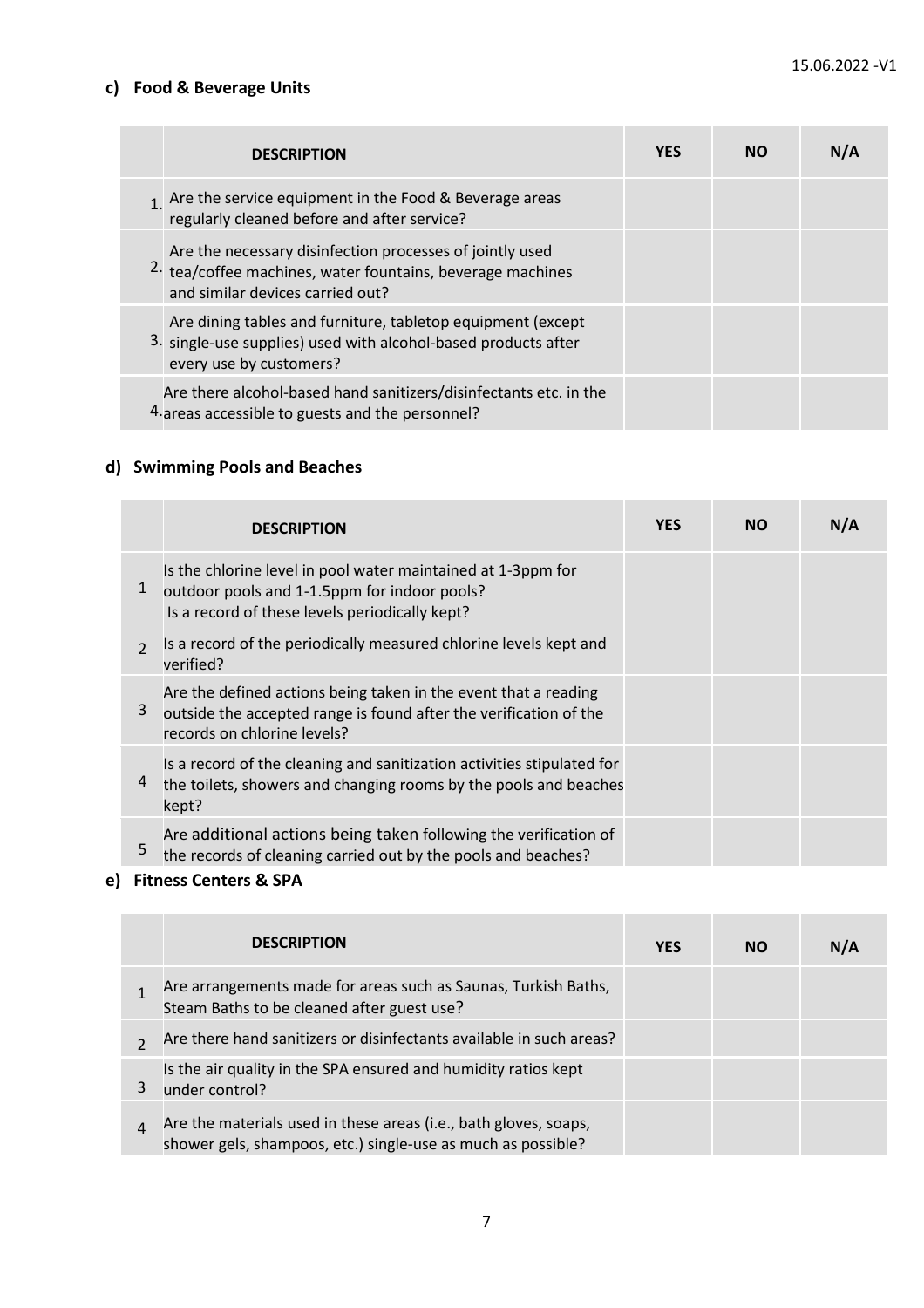# **f) Animation Halls**

| <b>DESCRIPTION</b>                                                                                                                                         | <b>YES</b> | <b>NO</b> | N/A |
|------------------------------------------------------------------------------------------------------------------------------------------------------------|------------|-----------|-----|
| Are alcohol-based hand sanitizers/ disinfectants/cologne/wet<br>wipes available in the entrances of such areas or accessible across<br>the activity areas? |            |           |     |

# **g) Mini Club**

|    | <b>DESCRIPTION</b>                                                                                                                                                                                                         | <b>YES</b> | <b>NO</b> | N/A |
|----|----------------------------------------------------------------------------------------------------------------------------------------------------------------------------------------------------------------------------|------------|-----------|-----|
|    | Are the body temperatures of children measured and recorded at<br>the entrance?                                                                                                                                            |            |           |     |
|    | Are the families of children with a body temperature of 38°C and<br>2 higher notified to pick their children from the club and referred to<br>a healthcare organization?                                                   |            |           |     |
|    | 3 Are the personnel trained on their jobs?                                                                                                                                                                                 |            |           |     |
| 4  | Are there visual/written billboards posted that explain in a<br>manner understandable to the age group the overall health and<br>hygiene rules also including COVID-19 precautions and the rules<br>that must be observed? |            |           |     |
| 5  | Are hand sanitizers available in the entrances and exits in a<br>manner that is not accessible to children?                                                                                                                |            |           |     |
| 6  | Do the personnel make sure children use hand sanitizers when<br>entering and leaving the venue?                                                                                                                            |            |           |     |
|    | 7 Are all indoor spaces of the mini club ventilated for at least 10<br>minutes every hour on the hour?                                                                                                                     |            |           |     |
| 8  | Are all toys, hobby materials and the like manufactured from<br>easy-to-clean, easy to wipe or washable materials or are they<br>single-use?                                                                               |            |           |     |
| 9  | Are toys, hobby materials and surfaces where children frequently<br>come into contact with being cleaned with water and detergent,<br>and then sanitized with suitable materials following their use by<br>groups?         |            |           |     |
| 10 | Are educational/informative events held on health and hygiene?                                                                                                                                                             |            |           |     |
|    | $11$ Are children encouraged to wash their hands with soap frequently<br>also including their use of toilets?                                                                                                              |            |           |     |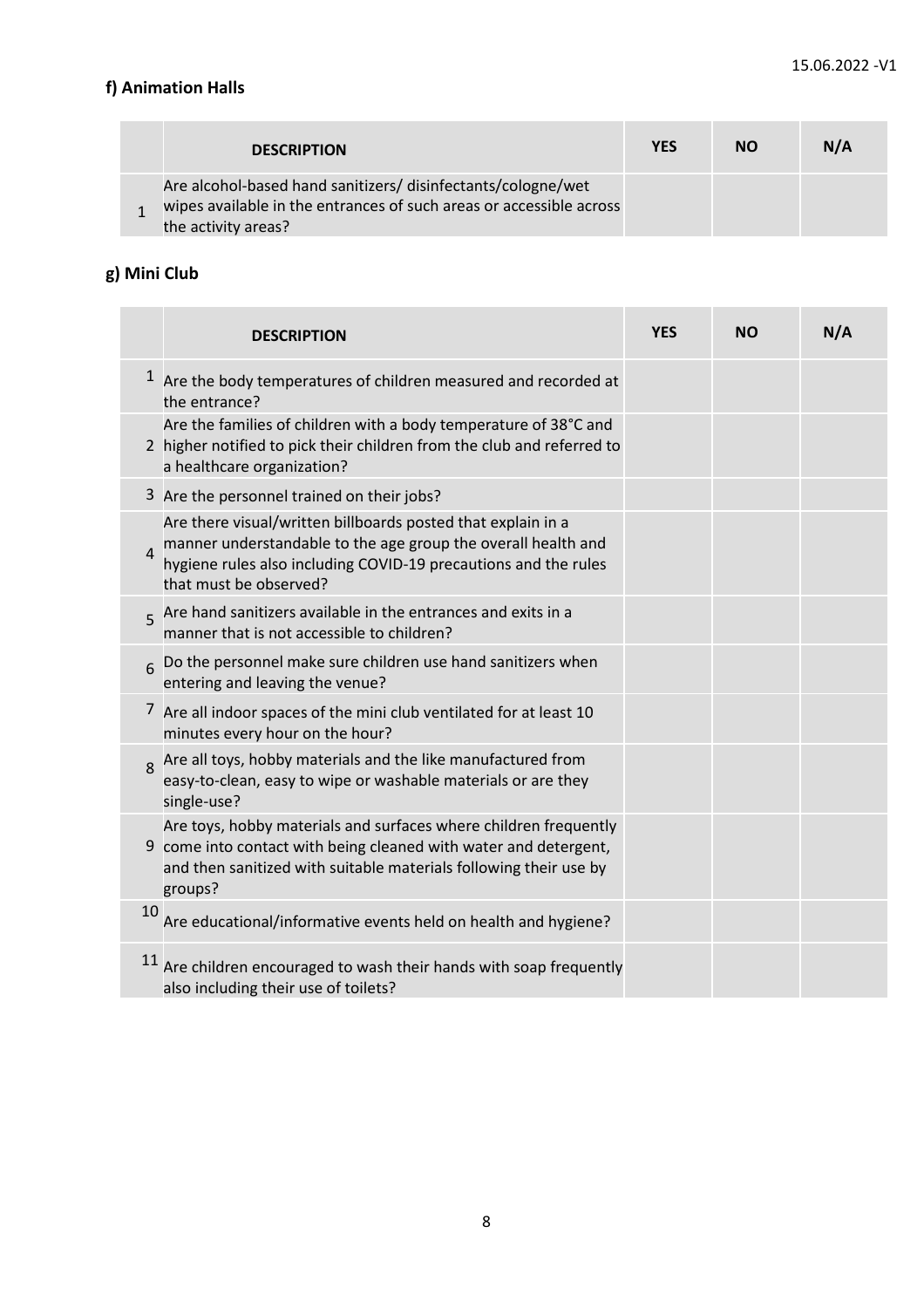## **E. HOTEL VEHICLES**

| <b>DESCRIPTION</b>                                                                                                                                 | <b>YES</b> | <b>NO</b> | N/A |
|----------------------------------------------------------------------------------------------------------------------------------------------------|------------|-----------|-----|
| Are there enough alcohol-based hand<br>1 sanitizers/disinfectants, colognes, and sufficient number of<br>masks for the passengers in the vehicles? |            |           |     |
| Are all frequently contacted surfaces such as the seats, door handles, and handles cleaned before every trip?                                      |            |           |     |

### **F. PERSONNEL ACCOMMODATIONS AND LODGINGS**

| <b>DESCRIPTION</b>                                                                                                                                                                       | <b>YES</b> | <b>NO</b> | N/A |
|------------------------------------------------------------------------------------------------------------------------------------------------------------------------------------------|------------|-----------|-----|
| Are hand antiseptics / disinfectant / cologne / wet wipes of the<br>same purpose and other hygiene measures taken in Personnel<br>Accommodation Units and Lodgings, personnel transfers? |            |           |     |

### **G. WASTE MANAGEMENT**

|                | <b>DESCRIPTION</b>                                                                                                                                                             | <b>YES</b> | <b>NO</b> |
|----------------|--------------------------------------------------------------------------------------------------------------------------------------------------------------------------------|------------|-----------|
| $\mathbf{1}$   | Has the hotel management assigned personnel to follow the<br>entire waste management process?<br>(Not applicable to facilities with 50 rooms or less)                          |            |           |
| 2              | Is "Waste Management" implemented and recorded in<br>accordance with the protocol prepared by the hotel<br>management?<br>(Not applicable to facilities with 50 rooms or less) |            |           |
| $\overline{3}$ | Are the records made under Waste Management verified by<br>competent personnel?<br>(Not applicable to facilities with 50 rooms or less)                                        |            |           |
| 4              | Does the personnel use personal protective equipment<br>(disposable gloves, apron, mask) required according to<br>the nature of the workplace while working?                   |            |           |
| $\overline{5}$ | Are garbage bins and other used cleaning equipment periodically<br>cleaned?                                                                                                    |            |           |
| 6              | Are medical and domestic waste duly collected and sorted and<br>regularly disposed of by the Municipality or Licensed<br>organizations?                                        |            |           |
| $\overline{7}$ | Is the required cleaning and disinfestation in garbage rooms (if<br>any) conducted periodically?                                                                               |            |           |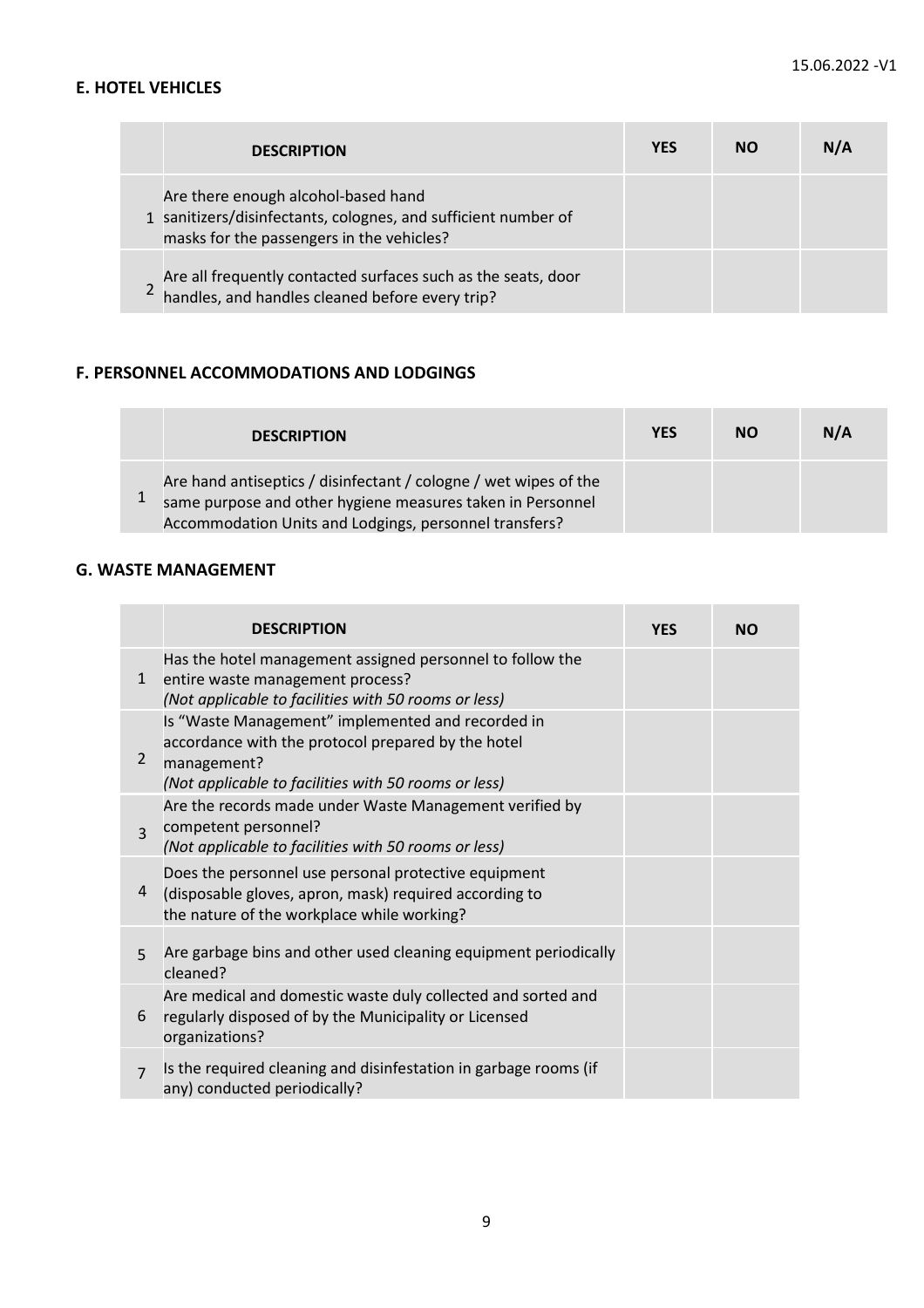## **H. PEST CONTROL**

|                | <b>DESCRIPTION</b>                                                                                                                                                                                                                                                         | <b>YES</b> | <b>NO</b> |
|----------------|----------------------------------------------------------------------------------------------------------------------------------------------------------------------------------------------------------------------------------------------------------------------------|------------|-----------|
| $\mathbf{1}$   | Is Pest Control carried out and recorded in accordance with the<br>protocol prepared by the hotel management?                                                                                                                                                              |            |           |
| $\overline{2}$ | Are Pest Control practices verified by competent personnel<br>and actions taken where necessary?                                                                                                                                                                           |            |           |
| 3              | Have the personnel in charge of Pest Control been<br>designated?                                                                                                                                                                                                           |            |           |
| $\overline{4}$ | Do the personnel use personal protective equipment during the<br>procedure (single-use gloves, surgical masks, hair cover, face/eye<br>protector, boots, and overalls)?                                                                                                    |            |           |
| 5              | Does the Pest Control file include a Business Pest Control Plan,<br>Service Supervisor Certificates, MSDSs, Official Documents<br>(Manager in Charge, Service Competence, etc.), Service Contract,<br>Insurance Policies, etc.?                                            |            |           |
| 6              | Are the drainages easy to clean, designed to prevent pest (pest,<br>rodent, etc.) entry, escape of bad odors and backing up of waste<br>waters?<br>Are the drainages easy to clean, designed to prevent pest entry,<br>escape of bad odors and backing up of waste waters? |            |           |

# **I. PURCHASING, GOODS RECEIVING AND STORAGE**

|                | <b>DESCRIPTION</b>                                                                                                                                                                                                                                   | <b>YES</b> | NΟ | N/A |
|----------------|------------------------------------------------------------------------------------------------------------------------------------------------------------------------------------------------------------------------------------------------------|------------|----|-----|
|                | Is the entire process to be followed by the Purchasing, Goods<br>Receiving, and Storage operations of the business implemented in<br>accordance with the protocol drafted by the hotel management,<br>followed by the relevant manager and recorded? |            |    |     |
| $\mathfrak{p}$ | Are the records taken during the Purchasing, Goods Receiving and<br>Storage operations verified?                                                                                                                                                     |            |    |     |
| 3              | Are actions taken with regard to the Purchasing, Goods Receiving<br>and Storage operations when necessary?                                                                                                                                           |            |    |     |
|                | Are qualified and packaged products from licensed suppliers<br>primarily preferred in the purchases made by the Purchasing<br>function?                                                                                                              |            |    |     |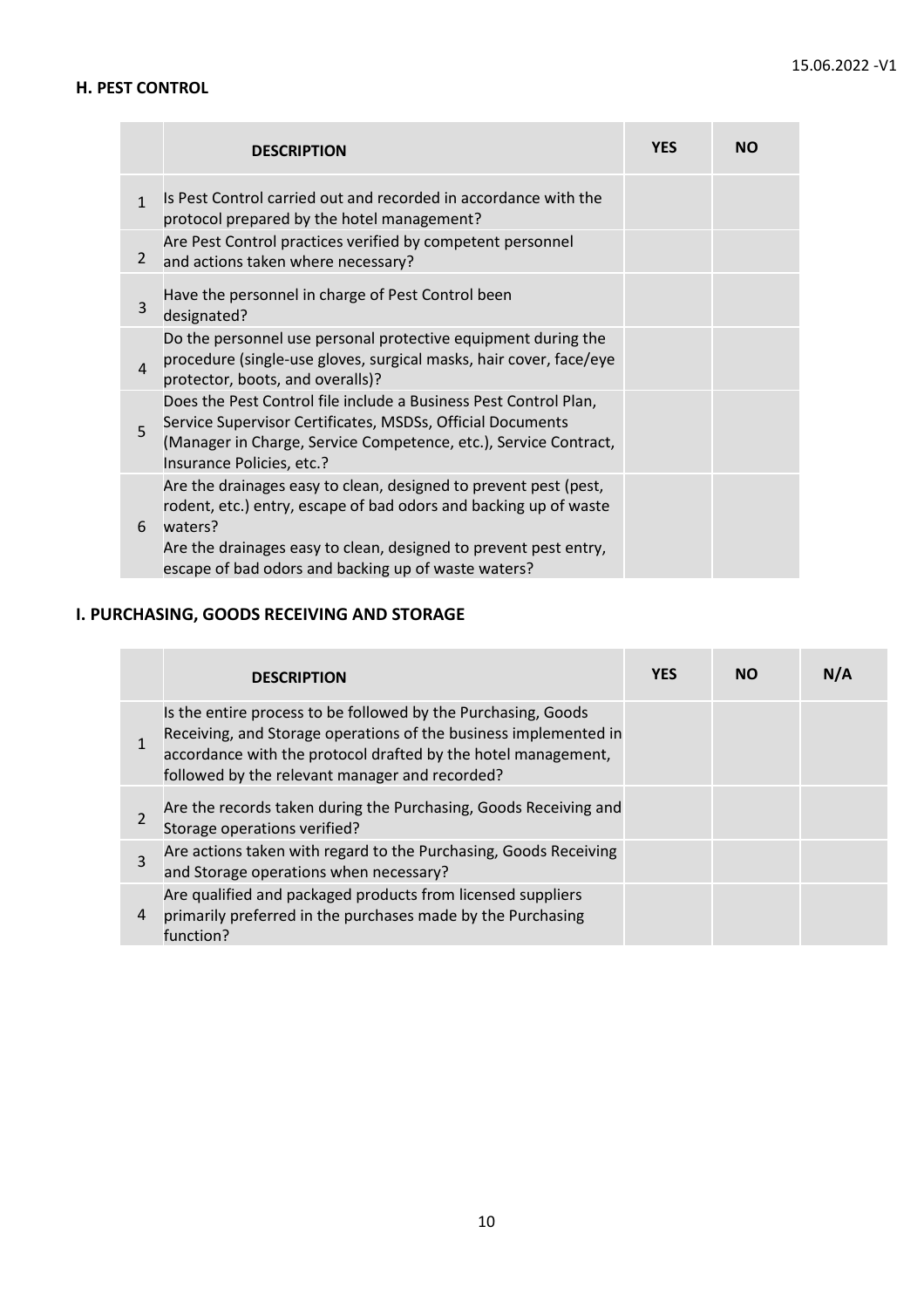## **J. EMERGENCY AND ISOLATION**

|                | <b>DESCRIPTION</b>                                                                                                                                                                                                                                                                                                                                                                      | <b>YES</b> | <b>NO</b> |
|----------------|-----------------------------------------------------------------------------------------------------------------------------------------------------------------------------------------------------------------------------------------------------------------------------------------------------------------------------------------------------------------------------------------|------------|-----------|
| $\mathbf{1}$   | In case of emergencies and in case of detection of sick,<br>symptomatic, or suspicious cases, are the assigned personnel<br>responsible for the ALO 184 line and certificate follow-up in the<br>Facility informed?                                                                                                                                                                     |            |           |
| $\overline{2}$ | Are details of persons and institutions to be contacted in case of<br>an emergency available on necessary media?                                                                                                                                                                                                                                                                        |            |           |
| 3              | In the event that a guest is diagnosed with a pandemic-related<br>illness and the Health Authority concludes that they do not need<br>hospitalization, is there a written information form obliging the<br>guest to stay in their room together with their family members or<br>the people they are traveling with, and not leave those rooms<br>throughout their stay on the premises? |            |           |
| 4              | In the event that a guest tests positive for pandemic-related<br>illness and the Health Authority concludes that they do not need<br>hospitalization, is it possible for the guest to stay in the room they<br>are staying in during the isolation, upon their request?                                                                                                                 |            |           |
| 5              | Is there any protocol in place about guests in the guest isolation<br>rooms receiving food-drinks and housekeeping services without<br>leaving their rooms, pursuant to their accommodation contracts?                                                                                                                                                                                  |            |           |
| 6              | Do the cleaning terms specify how textile products such as towels<br>and sheets and dishes in the occupied guest isolation rooms must<br>be collected separately and be washed at least at 60 degrees<br>without any contact with the items used by other guests?                                                                                                                       |            |           |
| $\overline{7}$ | Are there any cleaning specifications regarding the use and<br>evacuation of isolation areas?                                                                                                                                                                                                                                                                                           |            |           |
| 8              | Are specified cleaning practices for isolation areas recorded<br>and verified?                                                                                                                                                                                                                                                                                                          |            |           |
| 9              | Is action taken if required by cleaning verifications in isolation<br>areas?                                                                                                                                                                                                                                                                                                            |            |           |
| 10             | Are managers of the business informed when employees suspect<br>that they might have contracted pandemic-related illness or show<br>symptoms thereof?                                                                                                                                                                                                                                   |            |           |
| 11             | Is the relevant unit of the Ministry of Health informed about the<br>employees who have pandemic-related illness symptoms (fever,<br>cough and/or shortness of breath) or whose illness is detected in<br>the tests performed in this direction?                                                                                                                                        |            |           |